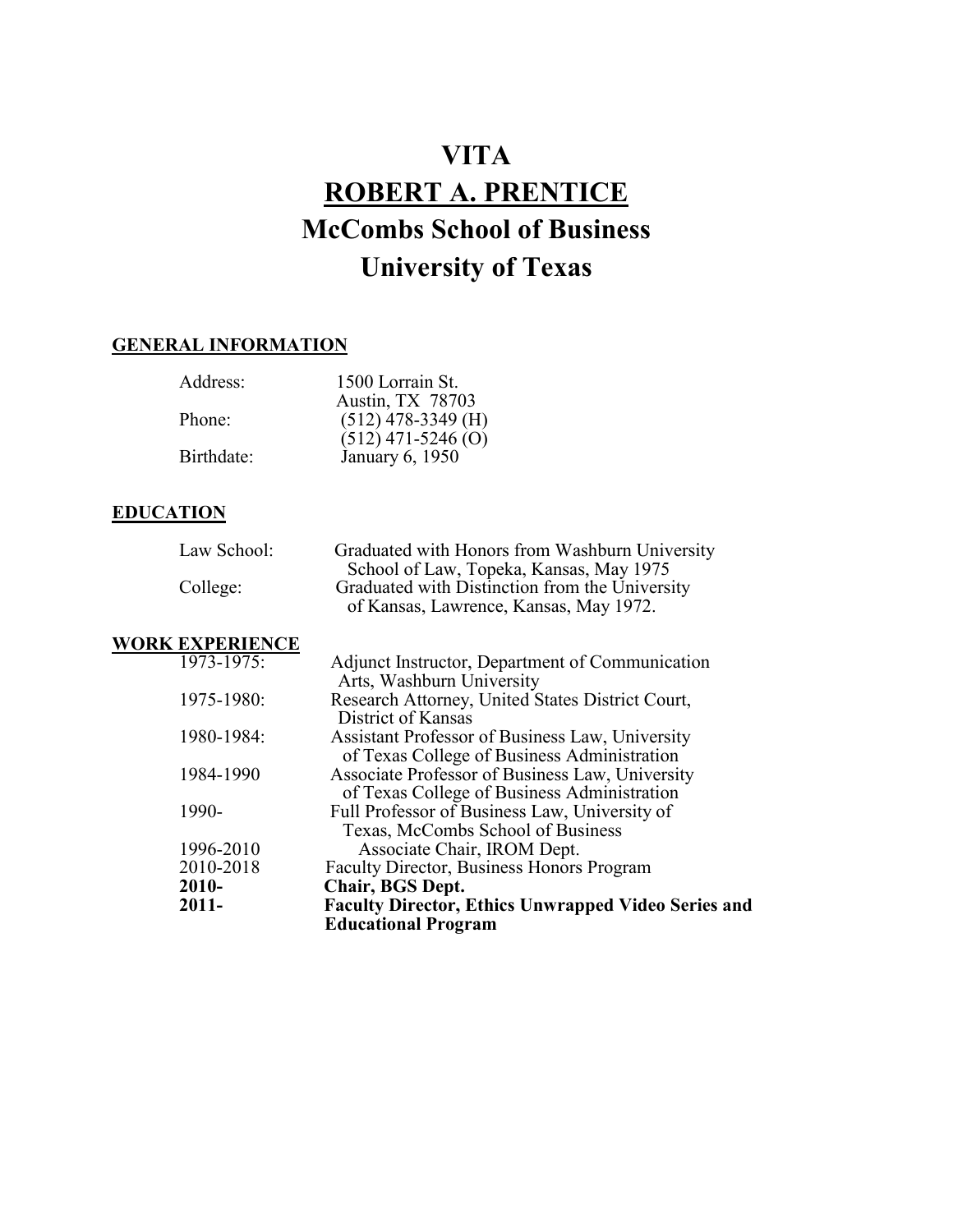#### **PROFESSORSHIPS**

First Holder of the Ed and Molly Smith Centennial Professorship for Business Law, 1992--

#### **SERVICE ON Ph.D COMMITTEES**

- 1) Elvin Lashebrooke (1992)
- 2) Roger Martin, Accounting (1995)
- 3) Yuhong Wu, Marketing (2002)

#### **TEACHING AWARDS AND NOMINATIONS**

- 1) "UTmost" Magazine's "20 Best Professors" Award (1981).
- 2) "UTmost" Magazine's "20 Best Professors" Award (1982).
- 3) Texas Excellence Teaching Award, College of Business Administration (1982) (First Recipient).
- 4) Hank and Mary Harkins Foundation Teaching Award (for excellence in teaching large classes)(1982).
- 5) Golden Key National Honor Society Outstanding Faculty Member (1982).
- 6) Amoco Foundation Teaching Award (university-wide award)(1984).
- 7) Alpha Kappa Psi Outstanding Professor Award (Fall 1983).
- 8) "Eyes of Texas" Award (1983).
- 9) "UTmost" Magazine's "Outstanding Professors" Award (1984).
- 10) American Business Law Association Faculty Award of Excellence (1984) (national award).
- 11) Alpha Kappa Psi Outstanding Professor Award (Fall 1984).
- 12) University Nominee, Minnie Stevens Piper Foundation Award (1985).
- 13) "UTmost" Magazine's Faculty Honor Roll (1986).
- 14) Friar Society Teaching Fellowship (1986)(First Recipient).
- 15) Nominated as Outstanding Professor in MBA Elective Course (Fall 1986).
- 16) Nominated as Outstanding Professor in MBA Elective Course (Spring 1987).
- 17) "UTmost" Magazine "Outstanding CBA Professor" list (1987).
- 18) Nominated as Outstanding Professor in MBA elective course (Fall 1987).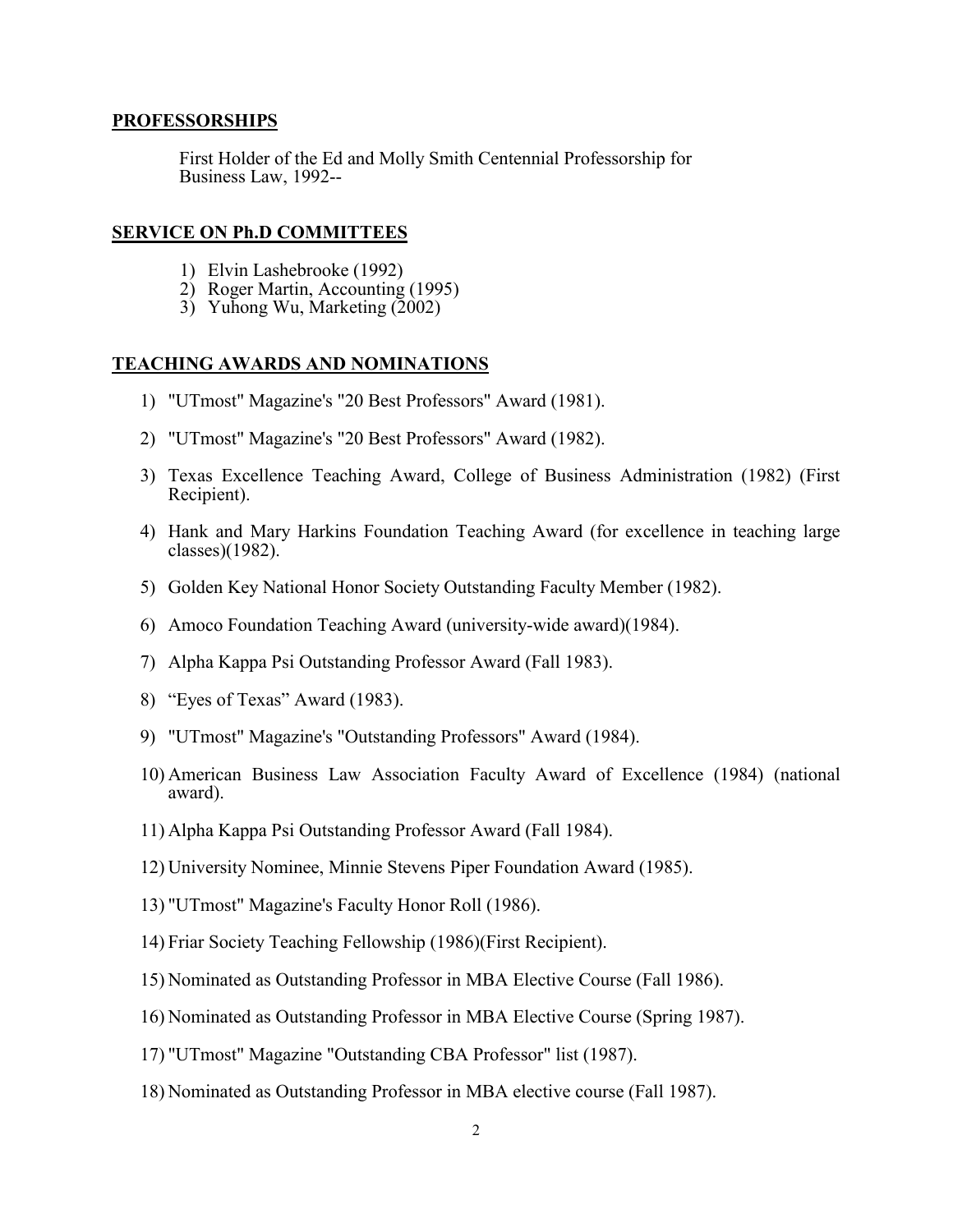- 19) Nominated as Outstanding Professor in MBA Elective Course (Spring 1988).
- 20) Hank & Mary Harkins Foundation Teaching Award (for excellence in teaching large classes) (1989).
- 21) Nominated for Fred Taylor Award (1990).
- 22) Texas Students' Association Outstanding Undergraduate Teaching Award (1990)(first recipient.
- 23)Jack G. Taylor Award for Excellence in Teaching (1990).
- 24) Nominated for Friar Society Teaching Fellowship (1992).
- 25) Named to "UTmost" Magazine's Faculty Fall of Fame (1992).
- 26) Texas Excellence Teaching Award in the College of Business Administration (1992- 1993).
- 27)C. Aubrey Smith Teaching Excellence Award (1994)(awarded by Alpha Kappa Psi, the Accounting Honors Society).
- 28) 1995 MSIS Dept. Nominee for CBA Excellence-in-Education Award.
- 29) Inaugural Member, University of Texas Academy of Distinguished Teachers (1995).
- 30)CBA Excellence-in-Education Award (1996).
- 31) University Nominee, Minnie Stevens Piper Foundation Award (1998).
- 32) University Nominee, Council for Advancement and Support of Education (CASE) 1998 U.S. Professor of the Year Award.
- 33) Texas Excellence Teaching Award, College of Business Administration (1999-2000).
- 34) Alpha Kappa Psi Best Professor Award (Fall 1999).
- 35 ) Chancellor's Council Outstanding Teaching Award (1999-2000).
- 35) Texas Blazers Faculty Excellence Award (2001).
- 36) MBA Elective Faculty Honor Role (Spring 2001).
- 37) MBA Elective Faculty Honor Role (Spring 2002).
- 38) Hank & Mary Harkins Award for Effective Teaching in Undergraduate Classes (2003)
- 39) MBA Elective Faculty Honor Role (Spring 2003).
- 40) Named a "Favored Professor" by Order of Omega Honor Society (Fall 2003).
- 41) McCombs Undergraduate Faculty Excellence Award (2004)
- 42) McCombs Excellence in Education Award (2005)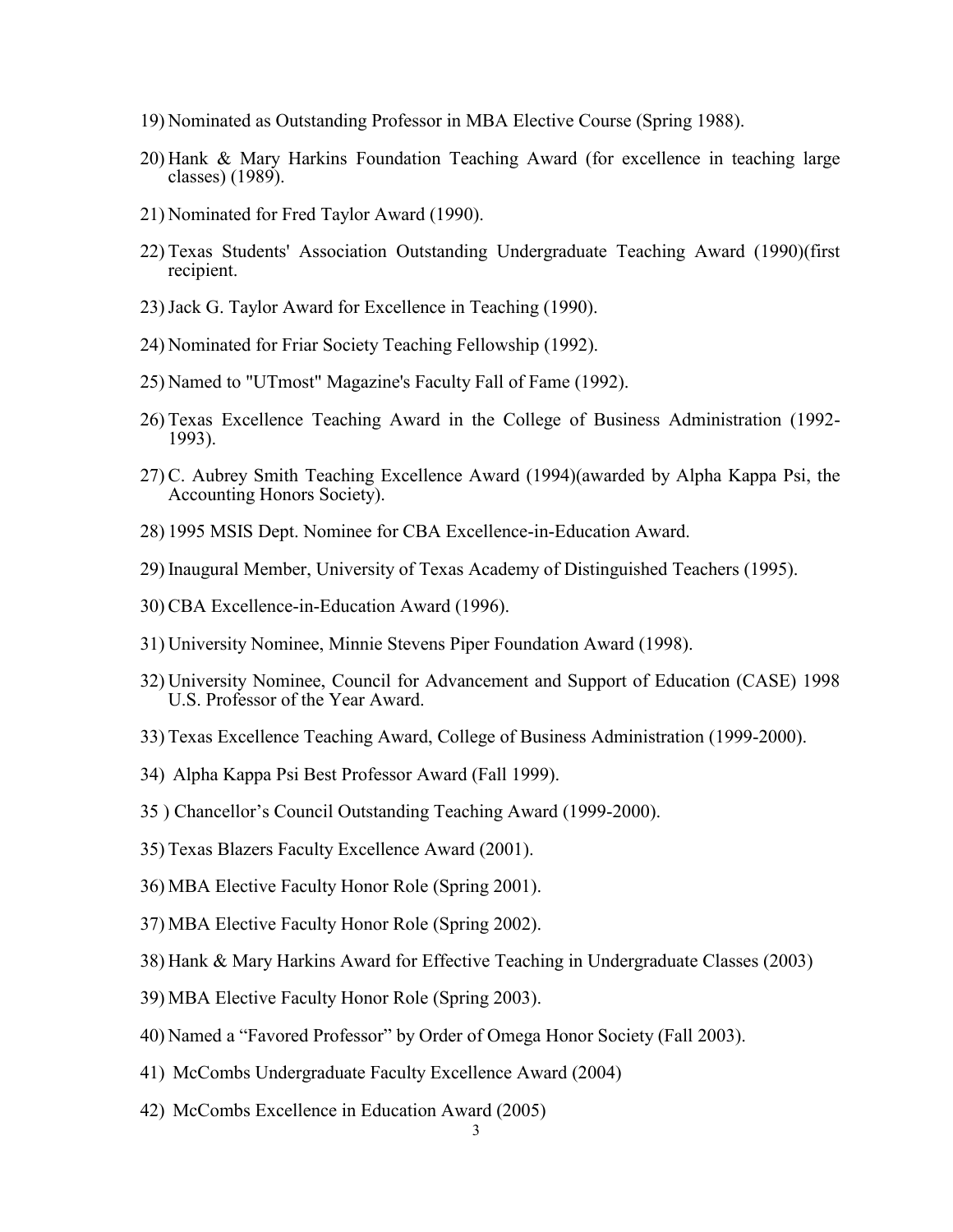- 43) Named to "MBA Faculty Honor Roll" (Spring Semester 2008)
- 44) "Eyes of Texas" Award (Spring 2008)
- 45) Inaugural Class, Texas Board of Regents Teaching Excellence Award (2009)
- 46) Faculty Honor Roll (Undergraduate Business Council) (Fall 2010 semester)
- 47) Faculty Honor Roll (Undergraduate Business Council) (Spring 2011 semester)
- 48) Faculty Honor Roll (MBA) (Spring 2011 semester)
- 49) Texas Blazers Faculty Excellence Award (Fall 2011)
- 50) ING Professors of Excellence Award (2011-2012)
- 51) Faculty Honor Roll (Undergraduate Business Council) (Fall 2011)
- 52) Founding Member, University of Texas System Academy of Distinguished Teachers (2013)
- 53) Faculty Honor Roll (Undergraduate Business Council) (Spring 2013)
- 54) Winner, Charles M. Hewitt Master Teacher Competition, Academy of Legal Studies in Business Annual Conference (2013)
- 55) Faculty Honor Roll (Undergraduate Business Council) (Fall 2013)
- 56) Texas Blazers Faculty Excellence Award (Fall 2013)
- 57) Faculty Honor Roll (Undergraduate Business Council) (Spring 2014)
- 58) Texas Blazers Faculty Excellence Award (Fall 2014)
- 59) Faculty Honor Roll (Undergraduate Business Council) (Fall 2014)
- 60) Named Provost's Senior Teaching Fellow (Spring 2015)
- 61) Academy of Legal Studies in Business Distinguished Senior Faculty Award (2015)
- 62) Faculty Honor Roll (Undergraduate Business Council) (Spring 2015)
- 63) Faculty Honor Roll (Undergraduate Business Council) (Fall 2015)
- 64) Faculty Honor Roll (Undergraduate Business Council) (Spring 2016)
- 65) Faculty Honor Roll (Undergraduate Business Council) (Fall 2016)
- 66) Faculty Honor Roll (Undergraduate Business Council) (Spring 2017)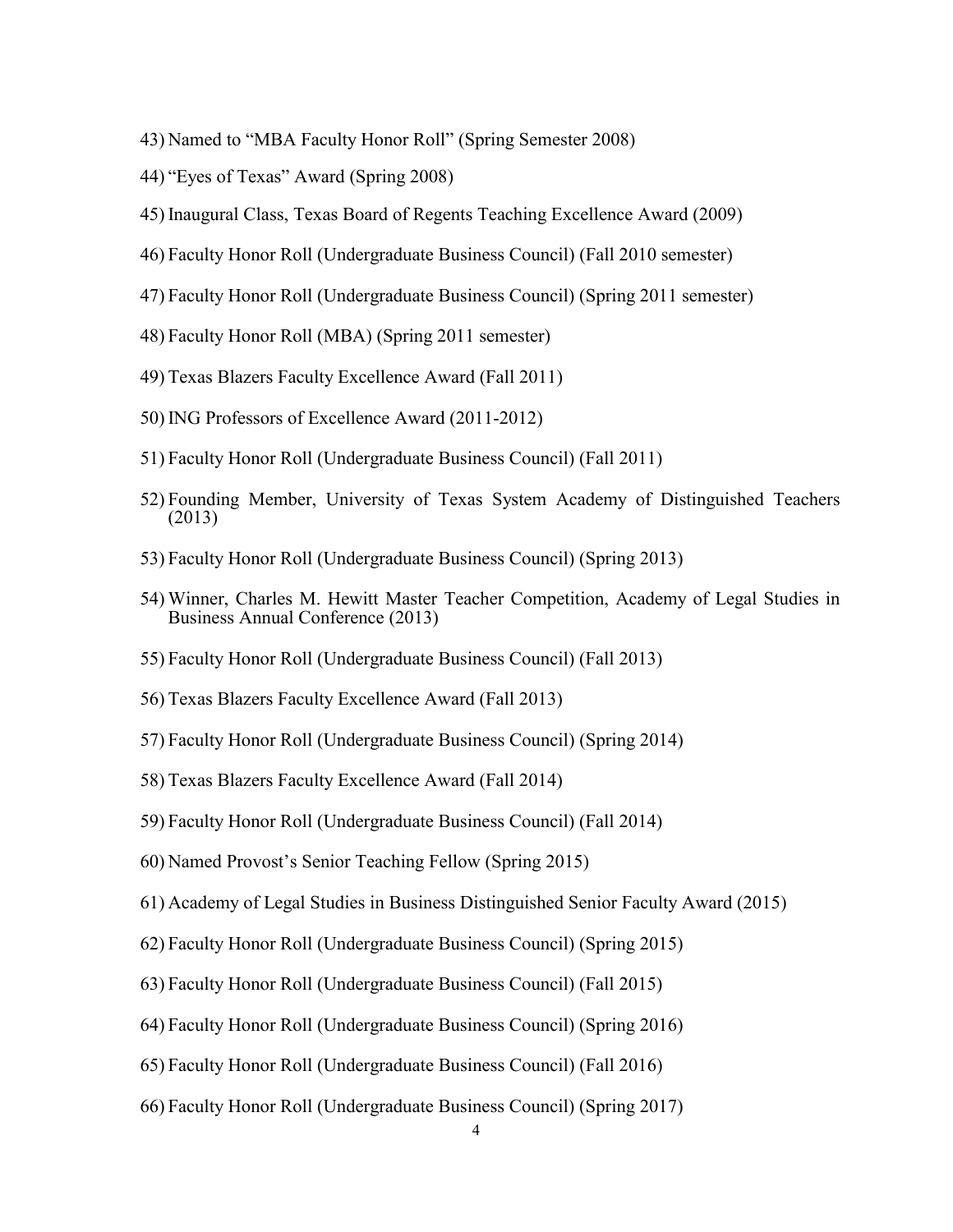- **67) Faculty Honor Roll (Undergraduate Business Council) (Fall 2017)**
- **68) Faculty Honor Roll (Undergraduate Business Council) (Spring 2018)**
- **69) Faculty Honor Roll (Undergraduate Business Council) (Spring 2019)**
- **70) Faculty Honor Roll (Undergraduate Business Council) (Fall 2019)**
- **71) Hank and Mary Harkins Foundation Teaching Award (Spring 2020)(co-winner)**
- **72) Faculty Honor Roll (Undergraduate Business Council)(Spring 2020)**

# **Research Awards**

- **1) Outstanding Paper, Journal of Business Law and Ethics Pedagogy (2018) (with Cara Biasucci)**
- 2) RMA Journalistic Excellence Competition "First Place," (2016) (with Yousef Valine).
- 3) Virginia Maurer Award for Best Ethics Paper, ALSB Annual Conference, Seattle, WA, 2014.
- 4) RMA Journalistic Excellence Competition "Honorable Mention," 2014 (with Yousef Valine)
- 5) American Business Law Journal "Outstanding Article" award, 2010 (with Dain Donelson)
- 6) American Business Law Journal "Outstanding Article" award, 2008.
- 7) Richard J. Davis Ethics Award, 2008.
- 8) American Business Law Journal "Outstanding Article" award, 1999 (with Susan Scholz & Vernon Richardson)

#### **PUBLICATIONS**

#### **Articles**

- **1) Cara Biasucci & Robert Prentice,** *Teaching Behavioral Ethics,* **1(2) ALSB Journal of Business Law & Ethics Pedagogy (2018) (recipient of 2018 Outstanding Article Award).**
- 2) Meme Drumwright, Cara Biasucci & Robert Prentice, *Behavioral Ethics and Teaching Ethical Decision Making,* 13 Decision Sciences Journal of Innovative Education 431-458 (July 2015).
- 3) Robert A. Prentice, *Behavioral Ethics: Can It Help Lawyers (And Others) Be Their Best Selves?,* 29 Notre Dame Journal of Law, Ethics & Public Policy 35-85 (2015).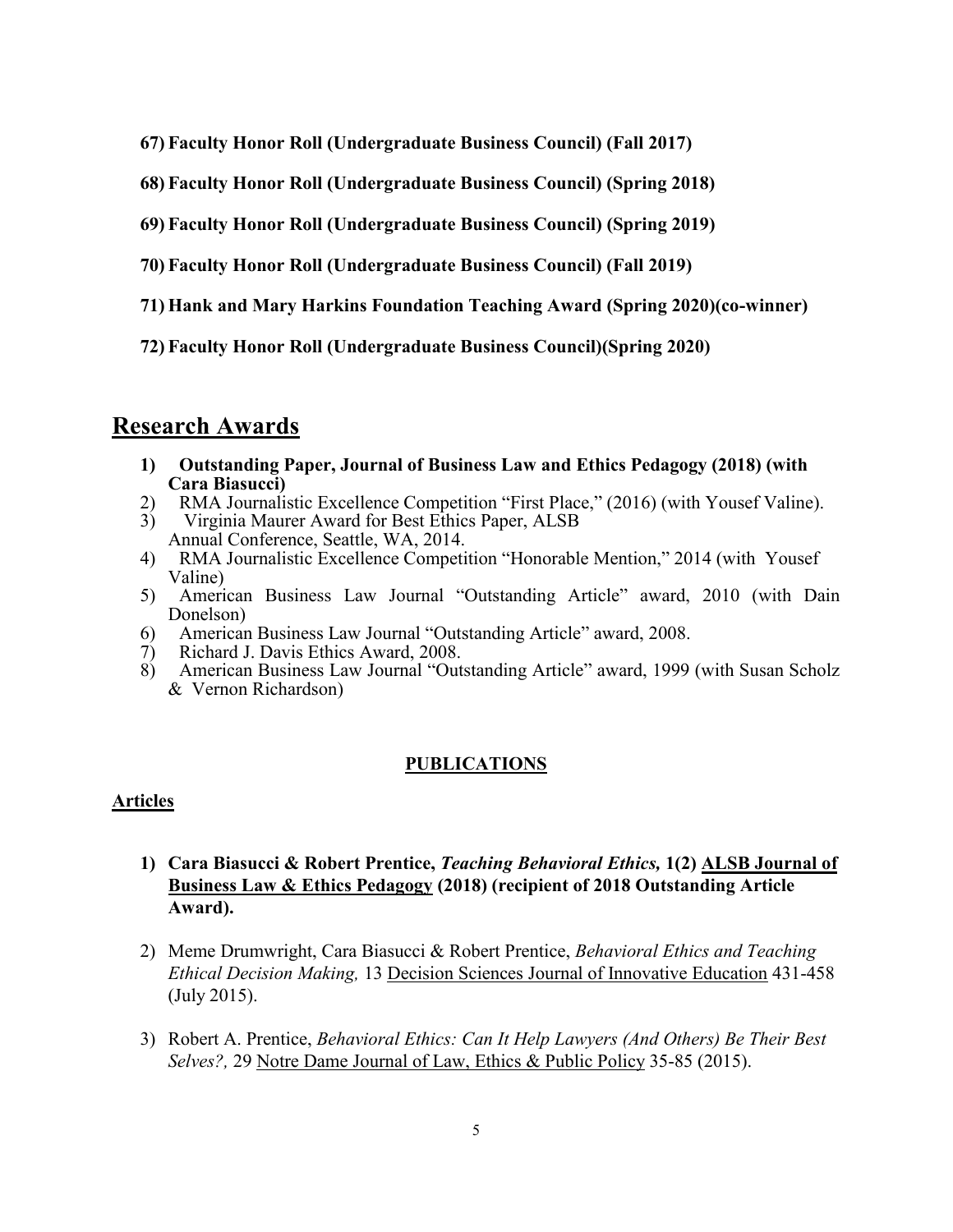- 4) Robert A. Prentice, *Teaching Behavioral Ethics,* 31 Journal of Legal Studies Education 325-365 (2014).
- 5) Robert A. Prentice, *Behavioral Economics Applied: Loss Causation,* 44 Loyola University of Chicago Law Review 1509-1565 (2013) (invited article for conference honoring Daniel Kahneman).
- 6) Robert A. Prentice, *Good Directors and Bad Behavior,* 55 Business Horizons 535-541 (Nov./Dec. 2012).
- 7) Robert A. Prentice & Dain C. Donelson, *Scienter Pleading and Rule 10b-5: Empirical Analysis and Behavioral Implications,* 63 Case Western Reserve Law Review 441-509 (2012).
- 8) Robert A. Prentice, *Beyond Temporal Explanations of Corporate Crime,* 2 Virginia Journal of Criminal Law 128-151 (2013) (invited article).
- 9) Robert A. Prentice, *The Transformation of American Energy Markets and the Problem of Market Power,* 53 Boston College Law Review 1-73 (2012) (with David Spence).
- 10)Robert A. Prentice, *Moral Equilibrium: Stock Brokers and the Limits of Disclosure,* 2011 Wisconsin Law Review 1060-1107 (2011).
- 11) Robert A. Prentice, *Permanently Reviving the Temporary Insider,* 36 Journal of Corporation Law 343-389 (2011).
- 12)Robert A. Prentice, *New Directions in Legal Scholarship: Implications for Business Ethics Research, Theory, and Practice,* 20 Business Ethics Quarterly 503-531 (2010) (with John Hasnas & Alan Strudler).
- 13)Robert A. Prentice & Dain C. Donelson, *Insider Trading as a Signaling Device,* 47 American Business Law Journal 1-73 (2010) (named "Outstanding Article" in Volume 47).
- 14)Robert A. Prentice, *Scheme Liability: Does It Have a Future After* Stoneridge?, 2009 Wisconsin Law Review 351-419 (2009).
- 15)Robert A. Prentice, Stoneridge, *Securities Fraud Litigation, and the Supreme Court,* 45 American Business Law Journal 611-683 (2008) (named "Outstanding Article" in Volume 45).
- 16)Robert A. Prentice, *Ethical Decision Making: Finance Professionals Need More Than Good Intentions,* 63 Financial Analysts Journal 17-30 (2007) (recipient of the Richard J. Davis Ethics Award, 2008).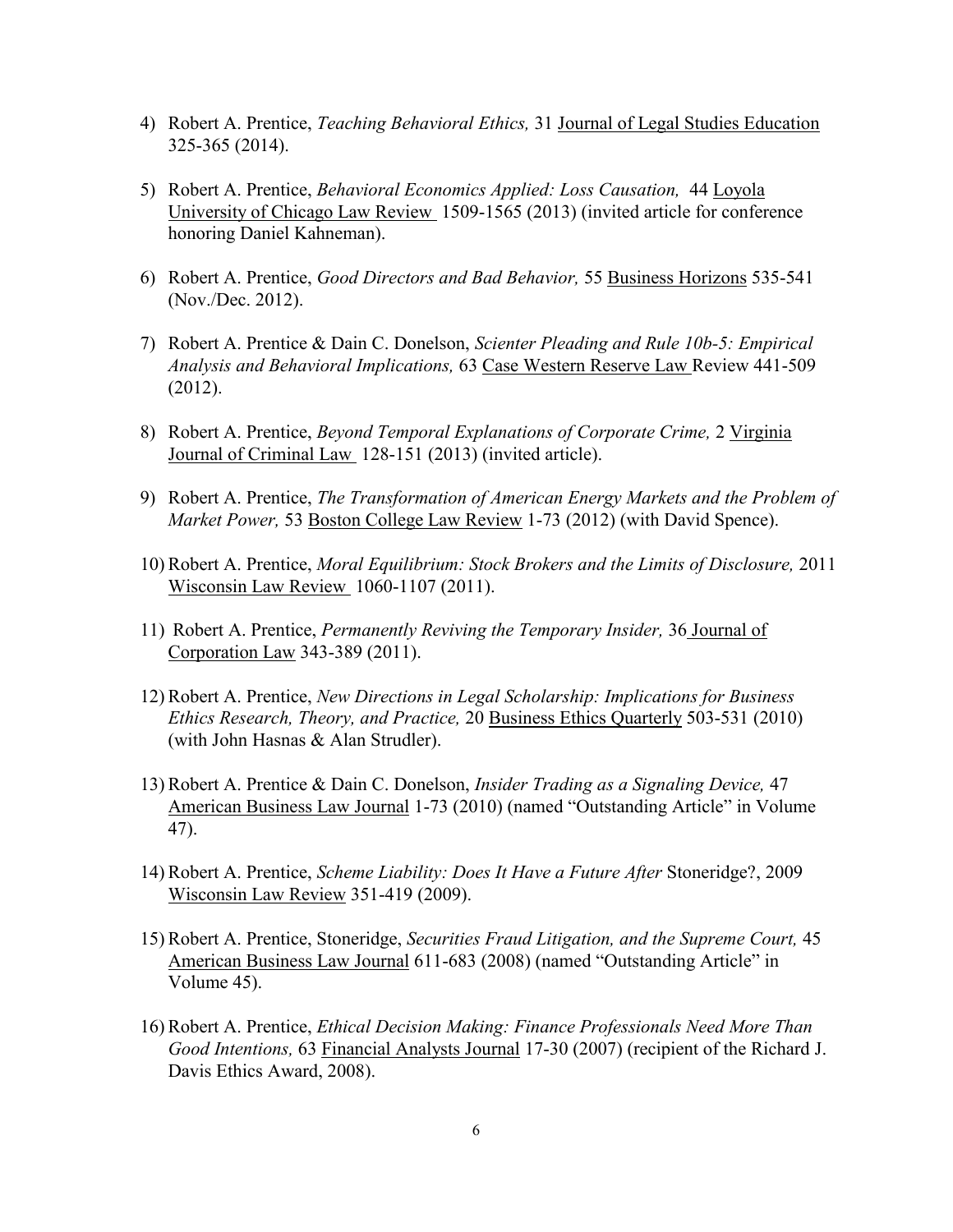- 17)Robert A. Prentice, *Sarbanes-Oxley: The Evidence Regarding the Impact of Section 404,* 29 Cardozo Law Review 703-763 (2007).
- 18)Robert A. Prentice, *Flatland, Ethicsland, and Legalland,* 17 Business Ethics Quarterly 433-40 (July 2007).
- 19)Robert A. Prentice & David B. Spence, *Sarbanes Oxley as Quack Corporate Governance: How Wise is the Received Wisdom?,* 95 Georgetown Law Journal 1843- 1909 (2007).
- 20) Robert A. Prentice, "Law &" Gratuitous Promises, 2007 Illinois Law Review 881-938 (2007).
- 21) Frank B. Cross & Robert A. Prentice, *The Economic Value of Securities Regulation,* 28 Cardozo Law Review 333-389 (2006).
- 22)Robert A. Prentice, *The Inevitability of a Strong SEC,* 91 Cornell Law Review 775-839 (2006) (*reprinted in* 48 Corporate Practice Commentator 533 (2006) (*reprinted in* Securities Law Review Sec. 2.2 (2007)).
- 23)Robert A. Prentice, *Regulatory Competition in Securities Regulation: A Dream (That Should Be) Deferred,* 66 Ohio State Law Journal 1155-1230 (2005).
- 24)Robert A. Prentice, *Teaching Ethics, Heuristics, and Biases,* 1 Journal of Business Ethics Education 57-74 (2004).
- 25)Robert A. Prentice, *Chicago Man, K-T Man, and the Future of Behavioral Law and Economics,* 56 Vanderbilt Law Review 1663-1777 (2003).
- 26)Robert A. Prentice, *Enron: A Brief Behavioral Autopsy,* 40 American Business Law Journal 417-444 (2003), reprinted in ENRON AND OTHER CORPORATE FIASCOS: THE CORPORATE SCANDAL READER (Rappaport et al. eds., 2d ed. 2009).
- 27)Robert A. Prentice & Jonathan J. Koehler, *A Normality Bias in Legal Decision Making,* 88 Cornell Law Review 583-650 (2003).
- 28)Robert A. Prentice, *Contractualizing Securities Fraud Litigation: A Behavioral Analysis,* 2003 Illinois Law Review 337-421 (2003).
- 29)Robert A. Prentice, *Regulating Investors: A Behavioral Analysis,* Duke Law Journal, 51: 1397-1504 (2002).
- 30)Robert A. Prentice, *The Case for Educating Legally-Aware Accountants,* American Business Law Journal, 38: 597-631 (2001).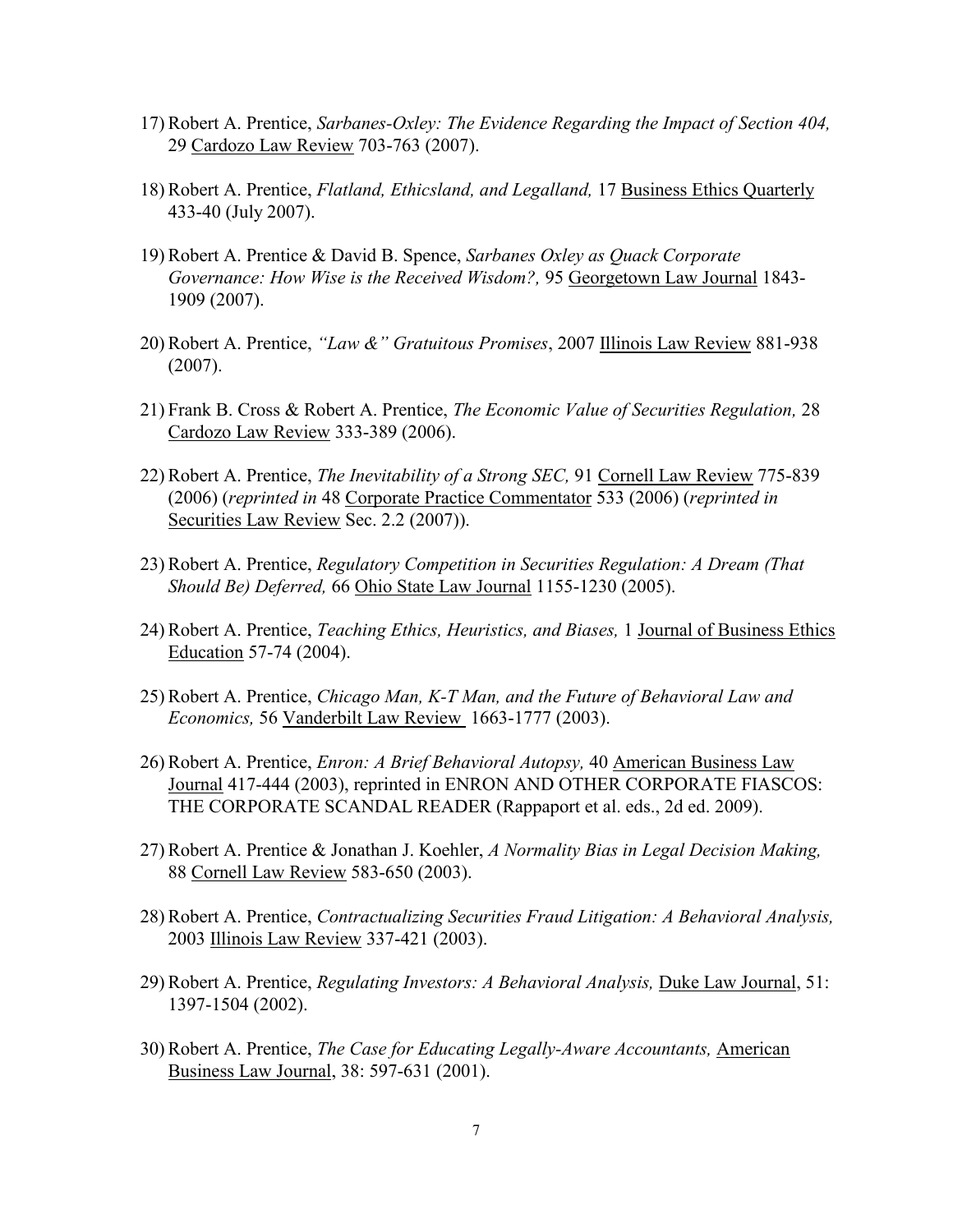- 31)Robert A. Prentice, *The Case of the Irrational Auditor: A Behavioral Insight Into Securities Fraud Litigation,* Northwestern University Law Review, 95: 133-220 (2000).
- 32)Robert A. Prentice, *The SEC and MDP: Implications of the Self-Serving Bias for Independent Auditing,* Ohio State Law Journal, 61: 1597-1670 (2000).
- 33)Robert A. Prentice, Vernon Richardson & Susan Scholz, *Caught in the Web,* The Financial Executive, 15: 27-28 (Sept./Oct. 1999).
- 34)Robert A. Prentice, Vernon Richardson & Susan Scholz, *Corporate Web Site Disclosure and Rule 10b-5: An Empirical Evaluation,* American Business Law Journal, 36: 531-578  $(1999)$  (named "Outstanding Article" in Volume 36).
- 35)Robert A. Prentice, *Y2K: Legal Implications and Future Repercussions,* Information Systems: Frontiers 141-153 (1999).
- 36)Robert A. Prentice, *The Internet and Its Challenges for the Future of Insider Trading Regulation,* Harvard Journal of Law & Technology, 12: 263-364 (1999).
- 37)Robert A. Prentice, *Clinical Trial Results, Physicians, and Insider Trading,* Journal of Legal Medicine, 20: 195-222 (1999).
- 38)Robert A. Prentice, *The Future of Corporate Disclosure: Fraud, the Internet, and Rule 10b-5*, Emory Law Journal, 47: 1-88 (1998) [reprinted in the *Securities Law Review*].
- 39)Robert A. Prentice, *Conceiving the Inconceivable and Judicially Implementing the Preposterous: The Premature Demise of* Respondeat Superior *Liability Under Section 10(b),* Ohio State Law Journal, 58: 1325-1419 (1997).
- 40) Robert A. Prentice, *Locating That "Indistinct" and "Virtually Nonexistent" Line Between Primary and Secondary Liability under Section 10(b),* North Carolina Law Review, 75: 692-780 (1997).
- 41)Robert A. Prentice, *Vaporware: Imaginary High-Tech Products and Real Antitrust Liability in a Post-Chicago World,* Ohio State Law Journal, 57: 1163-1263 (1996).
- 42) Robert A. Prentice, *Designing and Delivering a Course Entitled "Legal Regulation and Liability of Accountants,* " Journal of Legal Studies Education, 13: 45-74 (1995).
- 43)Robert A. Prentice, *Can the Contributory Negligence Defense Contribute to a Defusing of the Accountants' Liability Crisis in Common Law Countries?*, Wisconsin Journal of International Law, 13: 359-418 (1995) [reprinted in the Defense Law Journal, 45:4].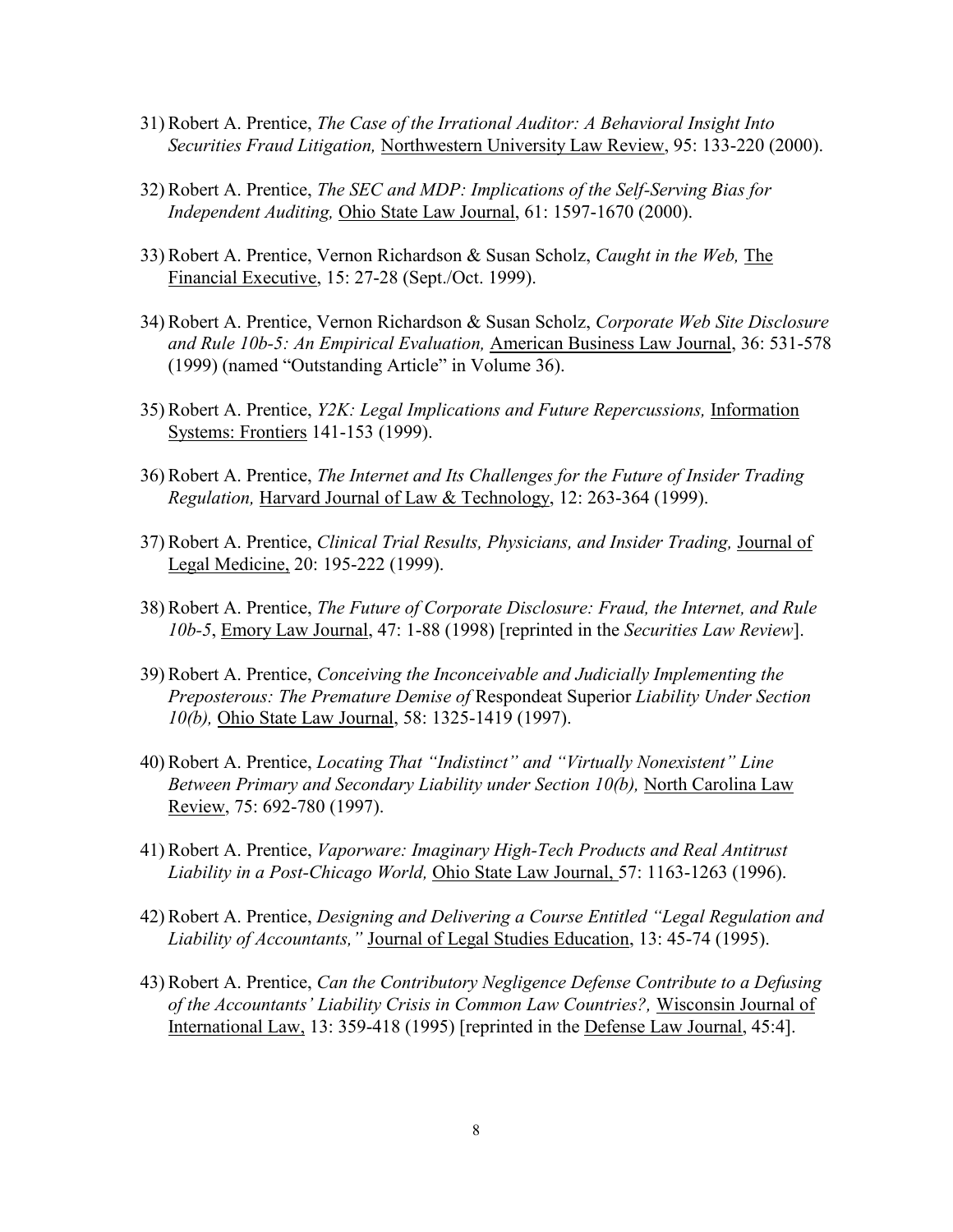- 44)Robert A. Prentice, Ex Turpi Causa Non Oritur Actio: *Can the U.S. Borrow From Abroad a Doctrine to Ease the Tort Litigation "Crisis"?, San Diego Law Review, 32:* 53-135 (1995).
- 45)Robert A. Prentice, Review Essay; *Anatomy of a Fraud: Inside the Finances of the PTL Ministries,* American Business Law Journal, 31: 519-534 (1994).
- 46)Robert A. Prentice & John H. Langmore, *Beware of Vaporware: Product Hype and the Securities Fraud Liability of High-Tech Companies,* Harvard Journal of Law & Technology, 8: 1-74 (1994).
- 47) Eli P. Cox & Robert A. Prentice, *A Corporate Guide for Producing Safe Products and Defending Against Product Liability Suits,* Journal of Products Liability, 14: 251-263 (1992).
- 48) Robert A. Prentice & Mark Roszkowski, "Tort Reform" and the Liability "Revolution": *Defending Strict Liability in Tort for Defective Products,* Gonzaga Law Review, 27: 251- 302 (1991/1992) (invited article).
- 49)Robert A. Prentice, *Section 12(2): A Remedy for Wrongs in the Secondary Market?,* Albany Law Review, 55: 1-45 (1991).
- 50)John H. Langmore & Robert A. Prentice, *Contribution Under Section 12 of the Securities Act of 1933: The Existence and Merits of Such a Right,* Emory Law Journal, 40: 1015- 1107 (1991).
- 51) Robert A. Prentice, *The Muddled State of Title VII's Application Abroad*, Labor Law Journal, 41: 633-640 (1990).
- 52) Robert A. Prentice & John H. Langmore, *Hostile Tender Offers and the "Nancy Reagan* Defense": May Target Boards "Just Say No"? Should They Be Allowed To?, 15 Delaware Journal of Corporation Law, 377-481 (1990).
- 53)Robert A. Prentice & John L. Langmore, *Shareholder Alternatives to Hostile Takeovers: Restructurings, Auctions, and* MacMillan II, Seton Hall Law Review, 20: 4-76 (1989).
- 54) Robert A. Prentice, *Section 12 of the '33 Act: Establishing the Statutory Seller*, *Alabama* Law Review, 40: 417-473 (1989).
- 55)Robert A. Prentice, *Front-End Loaded, Two-Tiered Tender Offers: An Examination of the Counterproductive Effects of a Mighty Offensive Weapon,* Case Western Reserve Law Review, 39;: 389-453 (1989).
- 56)Robert A. Prentice, *Section 12 of the Securities Act of 1933: The Case of the Overly Eager Investor,* New England Law Review 23: 401-440 (1988).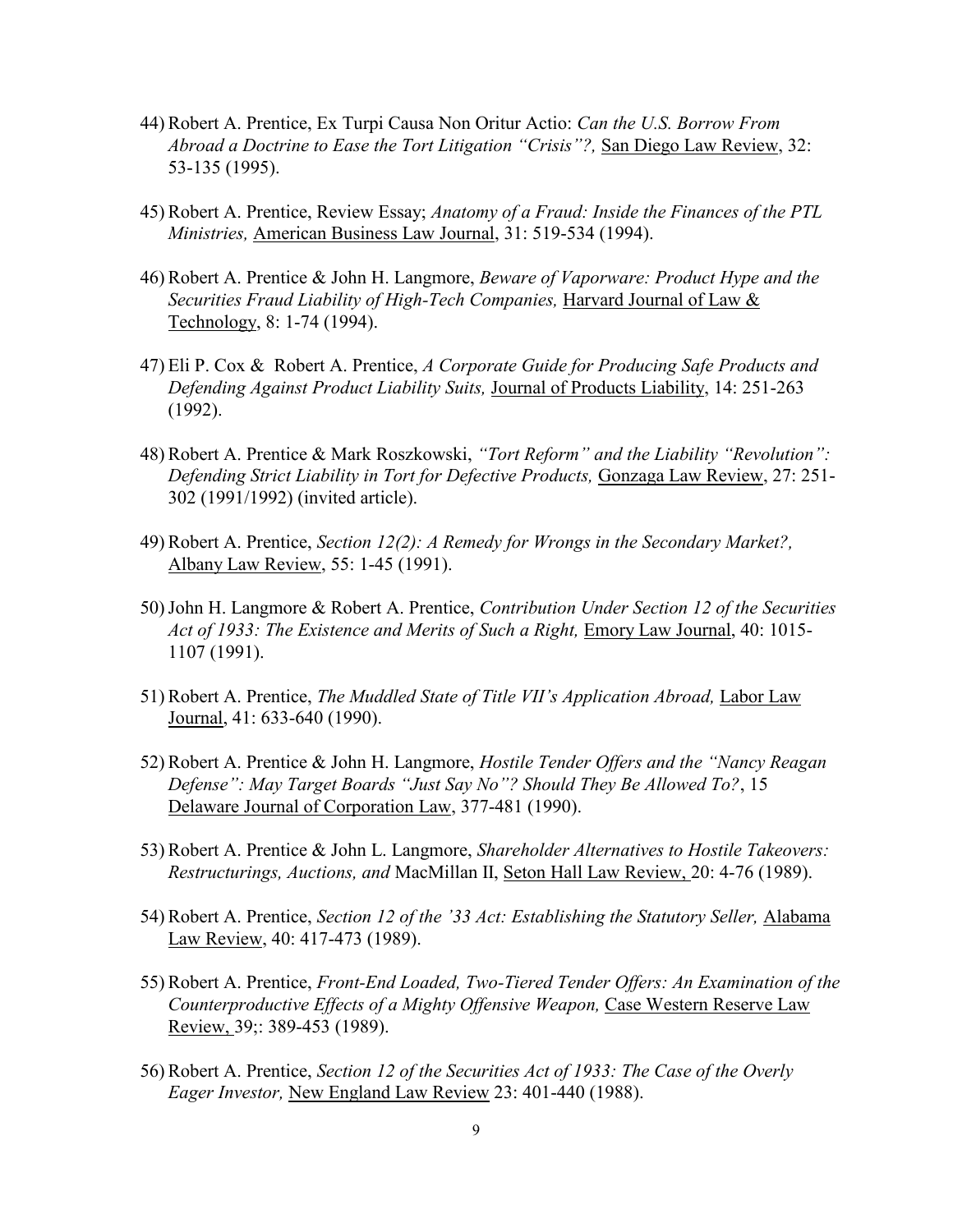- 57)Robert A. Prentice & Mark Roszkowski, *Reconciling Comparative Fault and Strict Liability: A Public Policy Analysis,* St. Louis University Law Journal, 33: 19-102 (1988).
- 58)Robert A. Prentice & Brenda Winslett, *Defamation and the Workplace*, Communications and the Law, 10: 29-38 (1988).
- 59)Robert A. Prentice, *The Role of States in Tender Offer Regulation: An Analysis of* CTS, Columbia Business Law Review, 1988: 1-87 (1988).
- 60)Robert A. Prentice, *Reforming Punitive Damages: The Judicial Bargaining Concept:* The Review of Litigation, 7: 113-165 (1988).
- 61)Robert A. Prentice & Jill J. Thompson, *The Legal Blitz Against Accountants: An Analysis of Section 12*, Kentucky Law Journal, 76: 345-386 (1988).
- 62) Robert A. Prentice & Brenda Winslett, *Employee References: Will a "No Comment" Policy Protect Employers Against Liability for Defamation?,* American Business Law Journal, 25: 207-239 (1987).
- 63)Robert A. Prentice, *Expanding the Duty to Rescue,* Suffolk Law Review, 19: 15-54 (1985).
- 64)Robert A. Prentice, *The Impact of* Dirks *on Outsider Trading,* Securities Regulation Law Journal, 13: 38-71 (1985).
- 65)Robert A. Prentice, Dillon v. Legg *Comes to Texas,* Texas Bar Journal, 47: 383-390 (Apr. 1984).
- 66)Robert A. Prentice & Paula M. Murray, *Liability for Transmission of Herpes: Using Traditional Tort Principles to Encourage Honesty in Sexual Relationships,* Journal of Contemporary Law, 11: 67-103 (1984).
- 67) Mark Roszkowski & Robert A. Prentice, *The Sale of Business Doctrine: New Relief from Securities Regulation or a New Haven for Welshers?,* Ohio State Law Journal, 44: 473- 520 (1983).
- 68)Robert A. Prentice, *Supreme Court Rhetoric,* Arizona Law Review, 85-122 (1983).
- 69)Robert A. Prentice, *Target Board Abuse of Defensive Tactics: Can Federal Law Be*  Mobil*ized to Overcome the Business Judgment Rule?,* Journal of Corporation Law, 8: 337-360 (1983) [reprinted in Corporate Counsel's Annual].
- 70)Robert A. Prentice, *Choosing the Proper Structure for Your Business,* Real Estate Business, 26-29 (Spring 1983).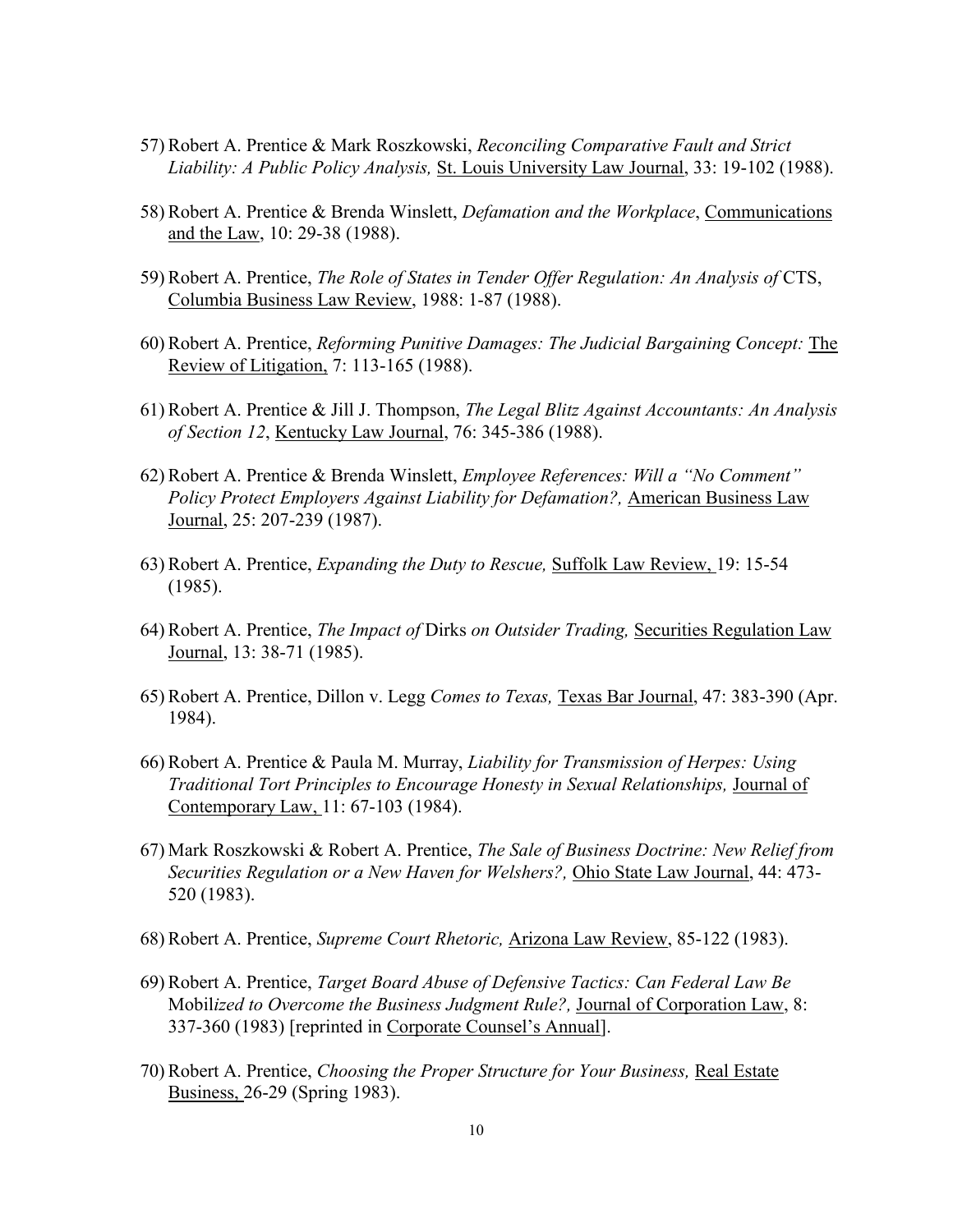- 71)Robert A. Prentice, Fernandez, *The INS, and International Law,* Immigration Newsletter, 10: 6-10 (Mar. 1981).
- 72)Robert A. Prentice, *Implied Rights of Action: Of Commodities and the Future,* Wake Forest Law Review, 17: 911-960 (1981).
- 73)Robert A. Prentice, Consolidated Edison *and* Bellotti: *First Amendment Protection of Corporate Political Speech,* Tulsa Law Review, 16: 599-657 (1981).

#### **Academic Books:**

- 1. Larry DiMatteo, Robert A. Prentice, Blake D. Morant & Daniel D. Barnheizer, Visions of Contract Theory: Rationality, Bargaining, and Interpretation (Carolina Academic Press) (2007).
- 2. Frank B. Cross and Robert A. Prentice, Law and Corporate Finance (Edward Elgar Press) (2007).
- 3. Robert Prentice, The Little Orange Book (with multiple co-authors)(University of Texas Press) (2015).
- 4. Robert Prentice, The Little Orange Book II (with multiple co-authors)(University of Texas Pres)(2020).

#### **Encyclopedia Entries**

1. Robert A. Prentice & Eugene Clark, "Circuit Layouts" in *Halsbury's Laws of Australia*  $(2000)$ .

#### **Textbooks:**

- 1. Robert A. Prentice, A Student's Guide to Sarbanes-Oxley (Thomson/West 2005).
- 2. Robert A. Prentice & Dean Bredeson, A Student's Guide to Sarbanes-Oxley (2d ed. 2009).
- 3. Robert A. Prentice & John Allison, Business Law: Text and Cases in the Legal Environment ( $6<sup>th</sup>$  ed. Thomson Custom Publishing 2004).
- 4. Robert A. Prentice & John Allison, Business Law: Text and Cases in the Legal Environment ( $7<sup>th</sup>$  ed. Thomson Custom Publishing 2005).
- 5. Robert A. Prentice & John Allison, Business Law: Text and Cases in the Legal Environment ( $8<sup>th</sup>$  ed. Thomson Custom Publishing 2006).
- 6. Robert A. Prentice & John Allison, Business Law: Text and Cases in the Legal Environment (9<sup>th</sup> ed. University Coop Custom Publishing 2007).
- 7. Robert A. Prentice & John Allison, Business Law: Text and Cases in the Legal Environment (10<sup>th</sup> ed. University Coop Custom Publishing 2008).
- 8. Robert A. Prentice & John Allison, Business Law: Text and Cases in the Legal Environment (11<sup>th</sup> ed. University Coop Custom Publishing 2009).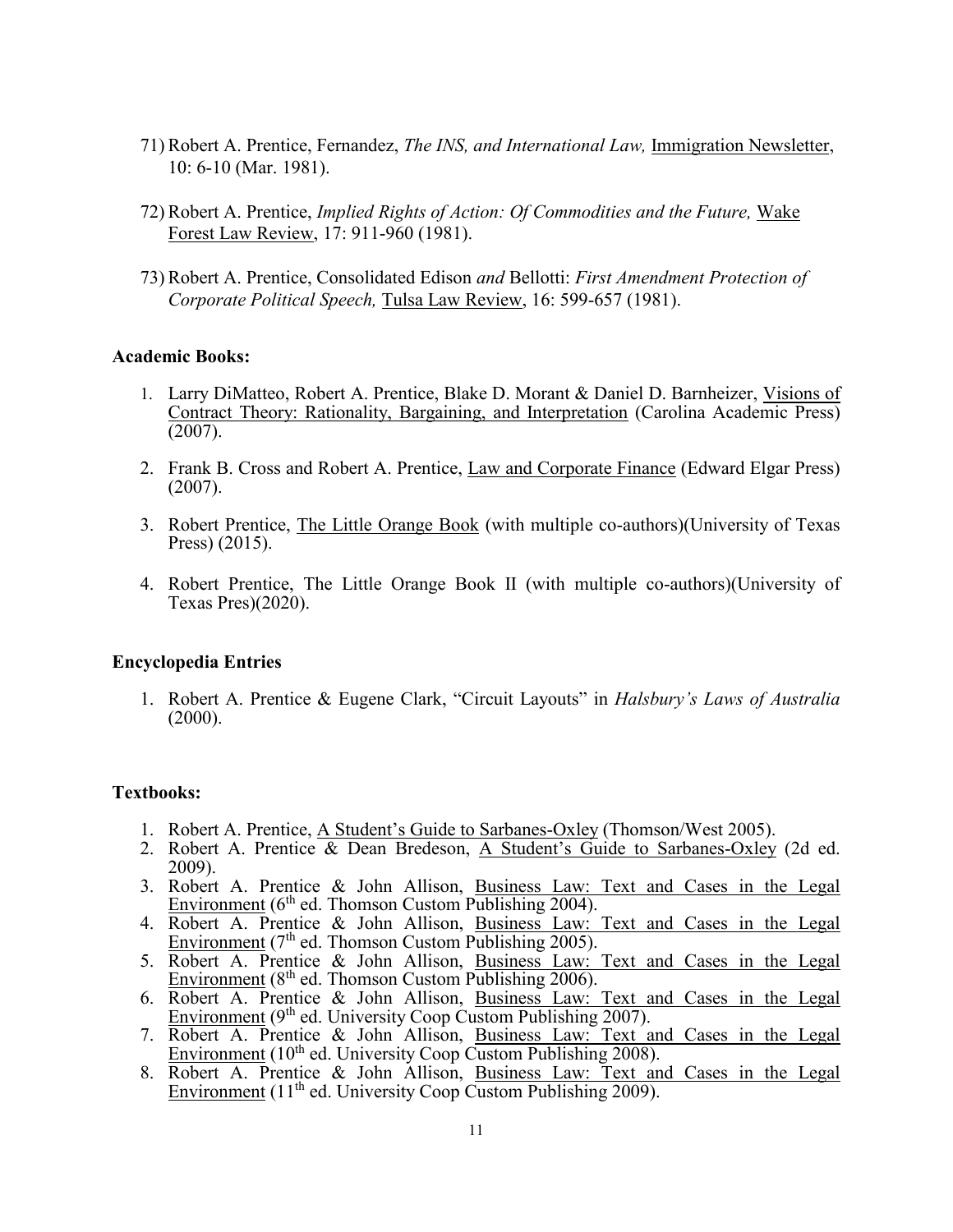- 9. Robert A. Prentice & John Allison, Business Law: Text and Cases in the Legal Environment (12<sup>th</sup> ed. University Coop Custom Publishing 2010).
- 10. Robert A. Prentice, The Ethical and Legal Environment of Accounting (lst ed. 2005 Thomson Publishing).
- 11. Robert A. Prentice, The Ethical and Legal Environment of Accounting (2d ed. 2006 Thomson Publishing).
- 12. Robert A. Prentice, The Ethical and Legal Environment of Accounting (3d ed. 2008) (Cengage Publishing).
- 13. Robert A Prentice, The Ethical and Legal Environment of Accounting  $(4<sup>th</sup>$  ed. 2010) (Cengage Publishing).
- 14. Robert A Prentice, The Ethical and Legal Environment of Accounting  $(5<sup>th</sup>$  ed. 2012) (Cengage Publishing).
- 15. Robert A Prentice, The Ethical and Legal Environment of Accounting ( $6<sup>th</sup>$  ed. 2015) (Cengage Publishing).
- 16. Robert A Prentice, The Ethical and Legal Environment of Accounting  $(7<sup>th</sup>$  ed. 2017) (Cengage Publishing).
- 17. Robert A. Prentice, Law of Business Organizations and Securities Regulation (Prentice-Hall 2d ed.) (879 pp.) (1994).
- 18. Robert A. Prentice, Law of Business Organizations and Securities Regulation (Prentice-Hall) (782 pp.) (1987).
- 19. Howell, Allison & Prentice, Business Law: Text and Cases (Dryden Press, multiple editions).
- 20. Howell, Allison & Prentice, Business Law: Alternative Edition (Dryden Press, multiple editions).
- 21. Howell, Allison & Prentice, Legal Environment of Business (Dryden Press, multiple editions).
- 22. **Cara Biasucci & Robert Prentice, Behavioral Ethics in Practice: Why We Sometimes Make the Wrong Decisions (Routledge, forthcoming 2020).**

## **Book Chapters**

- 1) Robert A. Prentice, "Gratuitous Promises," in Contract Law and Economics (edited by Gerrit De Geest, Edward Elgar Publishing, 2011).
- 2) Robert A. Prentice, "Moral Norms, Behavioral Ethics, and Bribery Activity," in Thinking About Bribery (edited by Diana Robertson & Philip Nichols, Cambridge University Press, 2017).

#### **Web Sites**

1) Authored the Business Law Content for an interdisciplinary analysis of the Enron scandal, *Inside Look: Enron [Analysis from All Angles]* (Southwest Publishing Co. 2003), at [http://insidelook.swcollege.com.](http://insidelook.swcollege.com/)

#### **Case Notes**

- 1) "Non-Deceptive Breach of Contract: An `Unfair Practice' Under Federal Law?", 18 Journal of the Academy of Marketing Science, p. 181 (1990).
- 2) "False Advertising: The Case of Too Few Saws," 18 Journal of the Academy of Marketing Science, p. 181 (1990).

#### **Book Reviews and Review Essays**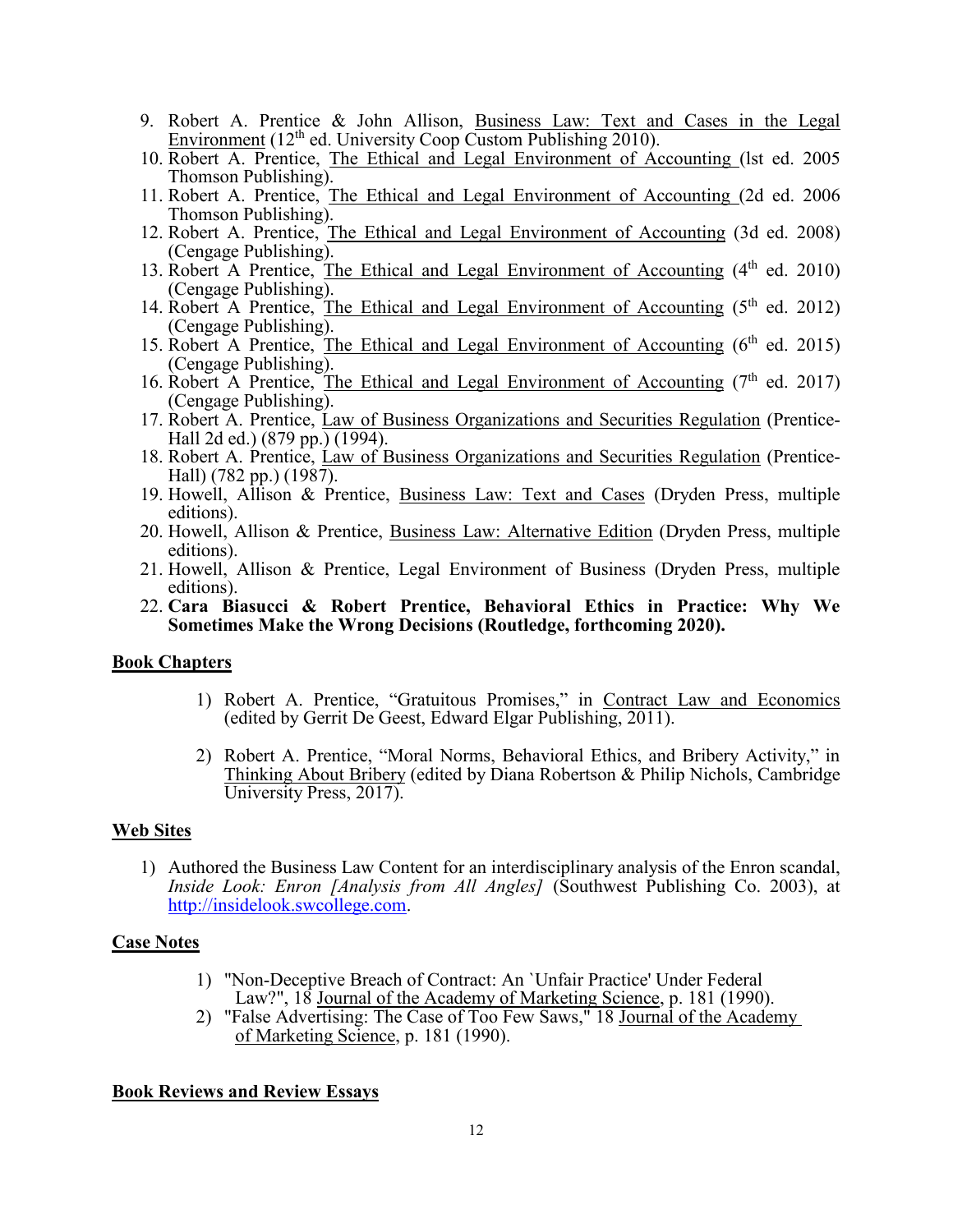- 1. David Skeel, Icarus in the Boardroom: The Fundamental Flaws in Corporate America and Where They Came From, Oxford University Press: London, 2005; 23 Journal of Legal Studies Education 105 - 122 (2005).
- 2. Jonathan Bond & Masanobu Katoh, Interfaces on Trial: Intellectual Property and Interoperability in the Global Software Industry," 7 Journal of Law and Information Science 128-130 (1996)(with Sharon Dunn).
- 3. Michael Boyle, Shamans, Software, and Spleens: Law and the Construction of the Information Society, Harvard University Press: Cambridge, MA, 1996; 15 Journal of Legal Studies Education 177-189 (1997)(with Sharon Dunn).
- 4. M. Lemov, Consumer Product Safety Commission, Shepard's/McGraw-Hill,Colorado Springs, 1981; 45 Texas Bar Journal 1170 (1982)
- 5. A. Underdal, The Politics of International Fisheries Management, Universitetsforlaget: Oslo, 1981; 16 Texas Journal of International  $Law 573 (1981).$ </u>

#### **Ethics**

- Authored content for more than 100 videos hosted on EthicsUnwrapped website
- Authored more than 50 blog entries posted on EthicsUnwrapped website

#### **Other**

#### **1) Ethics Unwrapped Blog Book (2019).**

- 2) Yousef A. Valine & Robert A. Prentice, "Barriers to Achieving 'Credible Challenge," The RMA Journal, July-August 2015, pp. 30-34 (RMA Journalistic Excellence Competition, First Place).
- 3) Robert A. Prentice & Yousef A. Valine, "Don't Kid Yourself You're Biased," The RMA Journal, July-August 2013, pp. 12-15 (RMA Journalistic Excellence Competition, Honorable Mention).
- 4) Robert A. Prentice, "Sarbanes-Oxley and the Empirical Evidence Regarding Securities Regulation," Management Ethics [Canada] (Spring 2007), p. 1 (invited commentary).
- 5) Robert A. Prentice, *High Cost of SOX Pays Dividend,* CIO Insight, July 30, 2007.
- 6) Robert A. Prentice, Commentary, "What's an M.B.A. Worth in Terms of Happiness?", The Chronicle of Higher Education (Nov. 8, 2009).
- 7) "(Behavioral) Ethics in Securities Regulation: A View from the U.S.," Management Ethics, [Canadian Centre for Ethics and Corporate Policy] (March 2012) (invited commentary, available at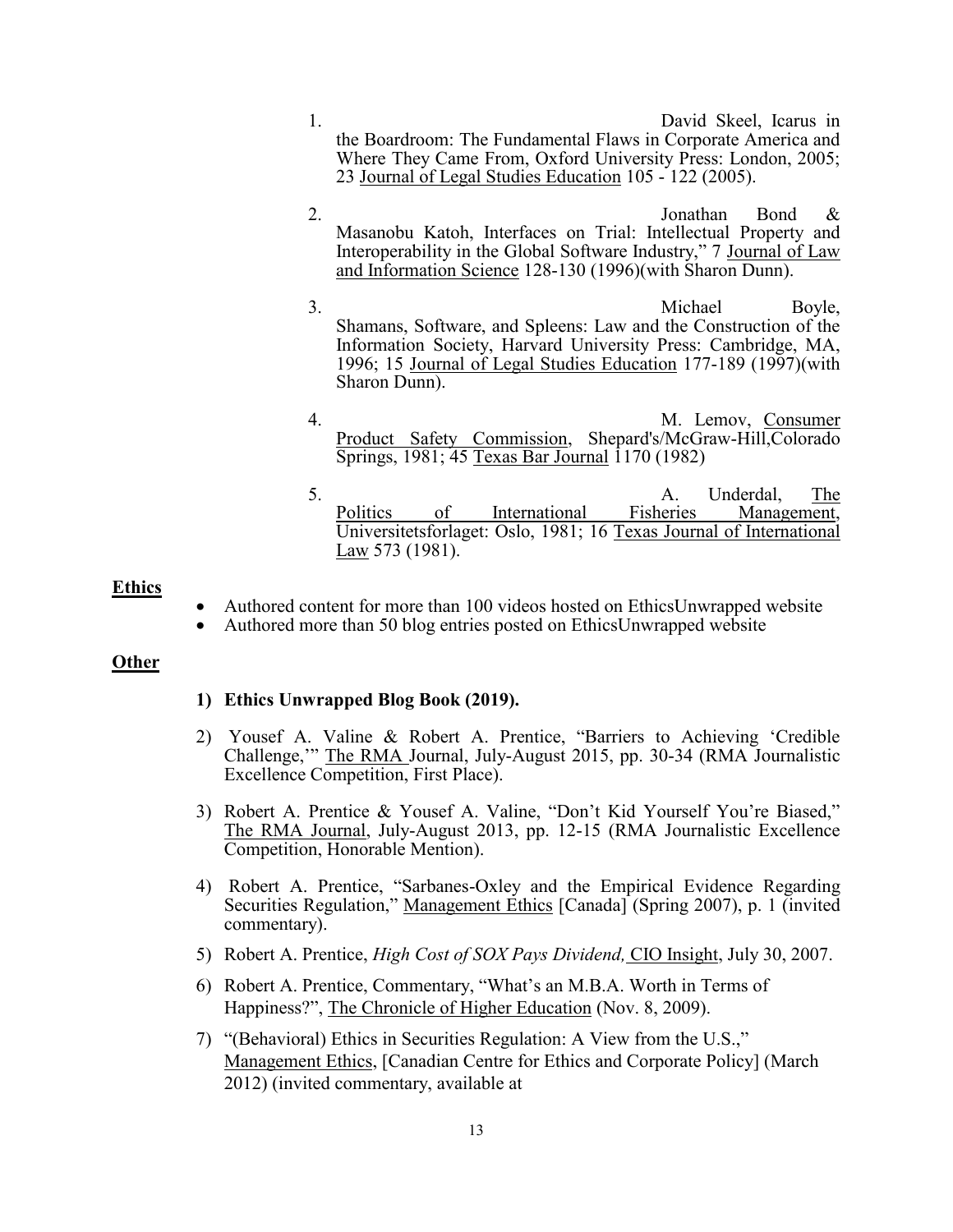[http://www.ethicscentre.ca/EN/resources/Behavioral%20Ethics%20in%20Securiti](http://www.ethicscentre.ca/EN/resources/Behavioral%20Ethics%20in%20Securities%20Regulations.pdf) [es%20Regulations.pdf.](http://www.ethicscentre.ca/EN/resources/Behavioral%20Ethics%20in%20Securities%20Regulations.pdf)

## **EDITORSHIPS ETCETERA**

- 1. Editor, Business Ethics Quarterly, 2007-2011
- 2. Editor, Journal of Business Law Education, 2004 2008
- 3. Advisory Board, Texas Journal of Business Law, 2000-2001
- 4. Editor of Special Sarbanes-Oxley Issue, and Reviewer, American Business Law Journal
- 5. Reviewer, American Business Law Journal
- 6. Reviewer, Business Ethics Quarterly
- 7. Reviewer, Journal of Business Ethics
- 8. Reviewer, Journal of Business Ethics Education
- 9. Reviewer, Texas Law Review
- 10. Reviewer, Stanford Law Review
- 11. Reviewer, Journal of Business Research

## **COMMITTEE ASSIGNMENTS**

University of Texas System Committees

- 1) Regents' Outstanding Teaching Awards Selection Committee, 2010-2012
- **2) Membership Committee, UT System Academy of Distinguished Teachers (2015- 2019) (co-chair)**
- **3) Events Committee, UT System Academy of Distinguished Teachers (2015-2017, 2019-)**

University Committees

- 2) Faculty Council, 1995-2000
- 3) Faculty Senate, 1985-86, 1994-95
- 4) University Council, 1985-86, 1994-95
- 5) Graduate Assembly, 1985-88
- $6)$  Men's Intercollegiate Athletics Council, 1995-1999
- 7) Library Committee of the General Faculty, 1989-93, 1997-99
- 8) President's Development Policy Advisory Committee, 1995-99
- 9) Faculty Library Appeals Committee, 1989-93
- 10) Faculty Grievance Hearing Officer, 1983-84, 1988-89
- 11) Disciplinary Hearing Officer, 1990-95
- 12) Faculty Senate Athletics and Academics Subcommittee, 1994-95
- 13) Faculty Committee on Academic Freedom and Responsibility, 1995-96
- 14) Faculty Advisory Committee on Presidential Search, 1997
- 15) "Collins Group" Project, 1996-97
- 16) Student Success Task Force, 1997-98
- 17) University Parking and Traffic Policies Committee, 1999-2000
- 18) Ad Hoc Building Committee for the Parking Garage South, 2000
- 19) Academy of Distinguished Teachers Steering Committee, 1997-2000, 2004-2005
- 20) Chancellor's Club Teaching Award Selection Committee, 2001-2002
- 21) Academy of Distinguished Teachers Task Force to Improve Undergrad Experience, 2004- <sup>05</sup>
- 22) Provost's Ethics Working Group, 2004-05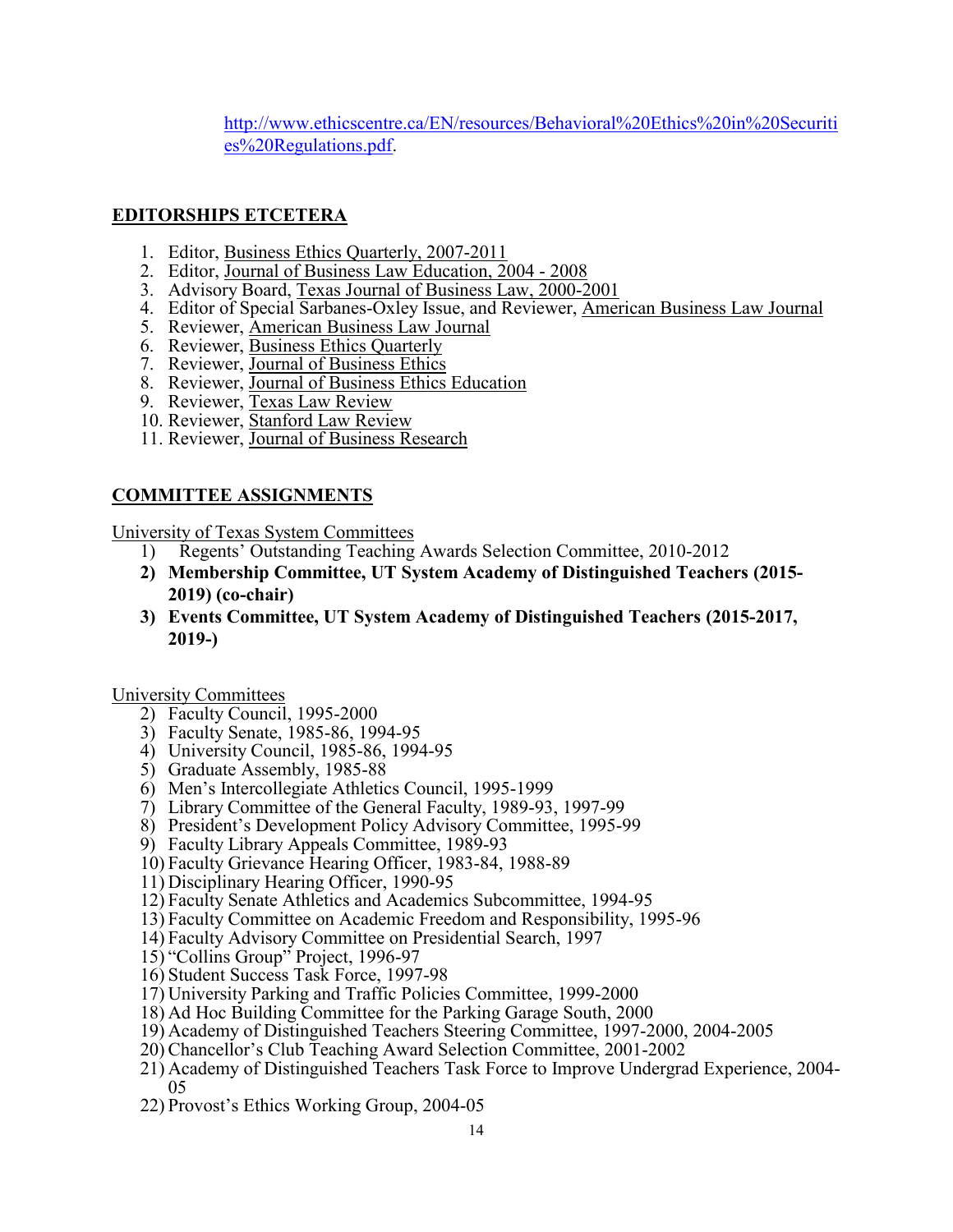- 23) Faculty Grievance Committee, 2005-
- 24) Provost's Large Class Committee, 2003-04
- 25)Committee on Graduate Student Instructors, 2004
- 26) Ethics and Leadership Interdisciplinary Faculty Advisory Council, Bridging Disciplines Program, 2006-
- 27) Admissions Subcommittee, Bridging Disciplines Program, 2006—
- 28) Faculty Advisory Panel, Bridging Disciplines Program on Ethics and Leadership, 2009-
- 29) Hall of Honors Selection Committee, Women's Athletics, 2007—2013
- 30) Intercollegiate Women's Athletics Committee, 2006-2011
- 31) Academic Subcommittee, Intercollegiate Women's Athletics Committee, 2006-2011
- 32) NCAA Compliance Subcommittee, Intercollegiate Women's Athletics Committee, 2006-2011
- 33) Ethics Subcommittee for the General Education Requirement Assessment Planning (GERAP) Team, 2009-2011
- 34) Ethics and Leadership Flag Committee (Chair), 2009-2012 (Member) 2012-
- 35) Gaylord A. Jentz Memorial Resolution Committee (Chair), 2009
- 36) Intercollegiate Athletics-Faculty Council Ad Hoc Committee, 2010-2011
- 37) Faculty Building Advisory Committee, 2011-2016) (vice-chair 2014-15)
- 38) Member, Human Dimensions of Organizations Faculty, 2011-
- **39) Faculty Advisory Panel, Bridging Disciplines Program on Ethics and Leadership (member) (2014-**
- 40) Mitchell Undergraduate Student Awards Selection Committee (member)
- 41) Memorial Resolution Committee for Dr. Jack Lord (member)
- 42) Minnie Stevens Piper Professorship Selection Committee (member)
- 43) Leadership, Business & Society Committee (member), 2012-2015
- 44) President's Associates Teaching Awards Committee, 2013-14
- **45)Ethics Project, 2015--**
- **46) Faculty Welfare Committee, 2016-2020**
- 47) Search Committee for DHFS Executive Director, 2015-16
- 48) Push Advisory Committee, 2017-18
- **49) Portfolio Advisory Committee, Graduate Portfolio Program in STEM Career Development**
- **50)LGBTQ+Access, Equity & Inclusion Committee, 2019-**
- **51)Best Practices Subcommittee, LGBTQ+Access, Equity & Inclusion Committee, 2019--**

#### College of Business Administration Committees

- 1) MBA Admissions Committee, 1986-89
- 2) CBA Undergraduate Programs Committee, 1988-89, 1992-93
- 3) CBA Senior Budget Committee, 1991-92
- 4) CBA Undergraduate Student Affairs Committee, 1993-2001
- 5) CBA Business Foundations Program Subcommittee, 1991-93
- 6) CBA Outstanding Student Committee, 1983-85
- 7) CBA Junior Faculty Budget Committee, 1989-90
- 8) Facilitator, CBA Retreat, 1996
- 9) CBA Teaching Improvement Committee, 1998<br>10) Business Honors Committee, Chair, 2000-
- 
- 11) McCombs School of Business Faculty Secretary, 1999-<br>12) Dean's Search Committee, 2001-02
-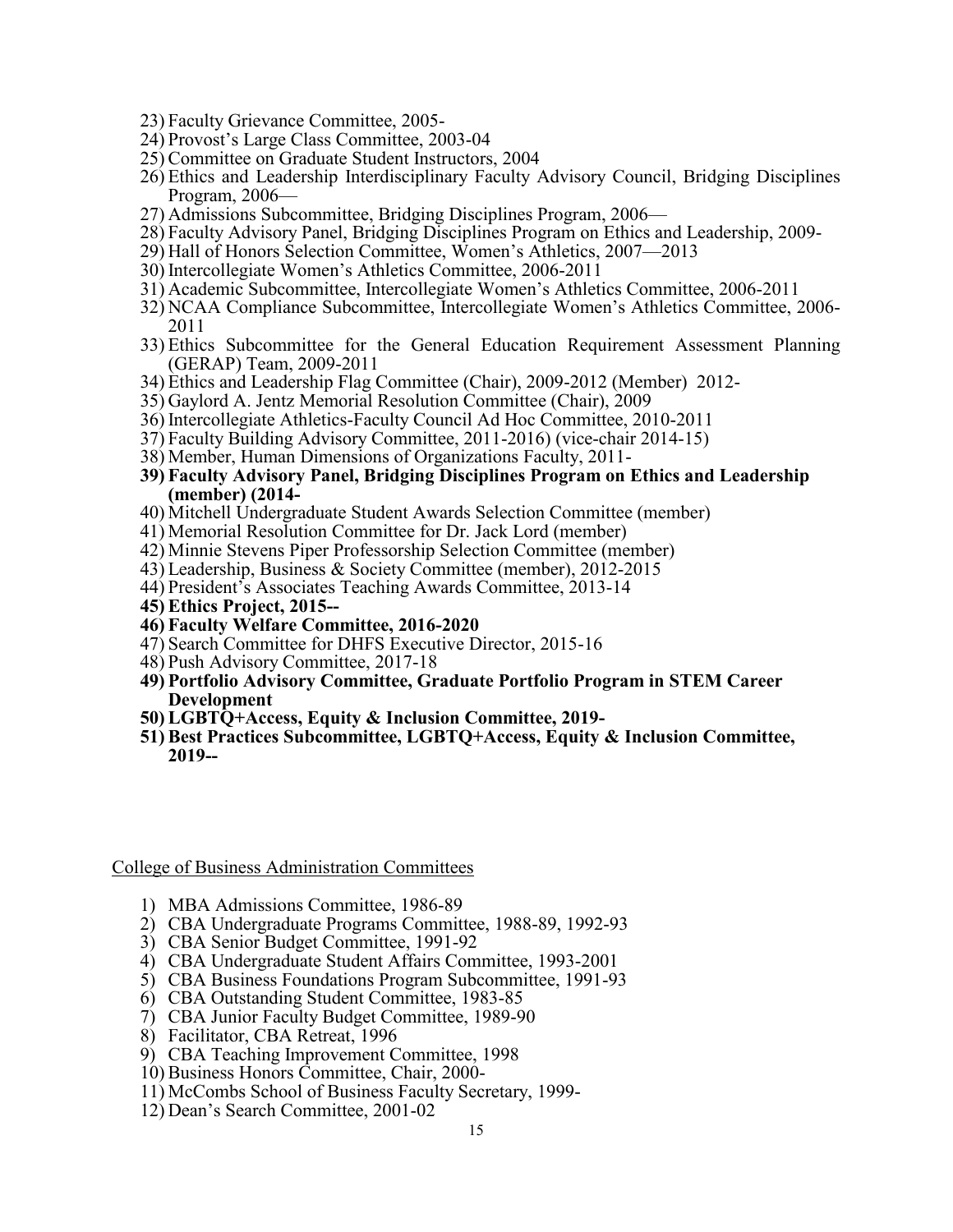- 13) Interim Director, Business Ethics Program, 2006-
- 14)Joint JD-MBA Program Advisor, 2006-
- 15) Search Committee for Business Ethics Position, 2006-2007
- 16) Dean's Search Committee, 2007-08
- 17) MBA Task Force, 2008
- 18) McCombs Strategy Committee, 2008-09
- 19) McCombs Teaching Awards Committee (Chair), 1993-1999, 2009-10, 2011-
- **20)** Ad Hoc Undergraduate Curriculum Committee, 2010-2011
- 21) Alumni Participation Steering Committee, 2011-2012
- 22) Ad Hoc Building Committee for the Graduate School of Business Building (member), 2013-15
- **23) Undergraduate Programs Committee, 2011- (Chair 2016-2018)**
- 24) Dean's Search Committee, 2015 (co-chair)
- **25) McCombs Executive Committee, 2011-**
- **26) McCombs Operations Committee, 2011-**
- **27) McCombs Centers Organization Review Task Force, 2019-**
- **28) McCombs Instructional Innovation Grant Proposal Committee, 2019-**
- **29) McCombs Hall of Fame Committee, 2019-**
- **30) McCombs MBA Programs Committee, 2019-**

#### BGS Department Committees

- **1) Interim Chair, 2010-2013**
- **2) Chair, 2013-**
- **3) Search Committee Chair, 2010-11, 2013-14, 2017-18, 2018-19, 2019-**
- **4) Executive Committee, 2010-**
- **5) Merit Review Committee, 2010-**
- **6) Advisory Board for Ethics Unwrapped Video Project, 2011-**

General Business/MSIS/IROM Dept./LEB Division Committees, 1980-2010

- 1) Coordinator, LEB Division, 1984-86
- 2) LEB Division Faculty Recruitment Committee, 1989-90, 1993-94, 1995-96, 2006-
- 3) McGinnis/Blackstock Scholarship Selection Committee, 1995
- 4) Chair, Department Teaching Awards Committee, 1982-88
- 5) Departmental Representative to CBA Student Council Core Group, 1981-82
- 6) LEB Budget Council, 1990-
- 7) LEB Long-Range Planning Committee, 1995-97
- 8) Associate Chair, IROM Dept. 1996-
- 9) IROM Executive Council, 2005-
- 10) LEB Merit Review Committee 2000-
- 11) LEB Search Committee, 2006-07
- 12) Study Abroad Credit Evaluator, 2009-2010
- 13) Post-Tenure Review Committees (multiple, often the chair), 2000-2009

Academy of Legal Studies in Business Committee

## **1) Career Achievement Award Committee, 2009-11, 2016-2018**